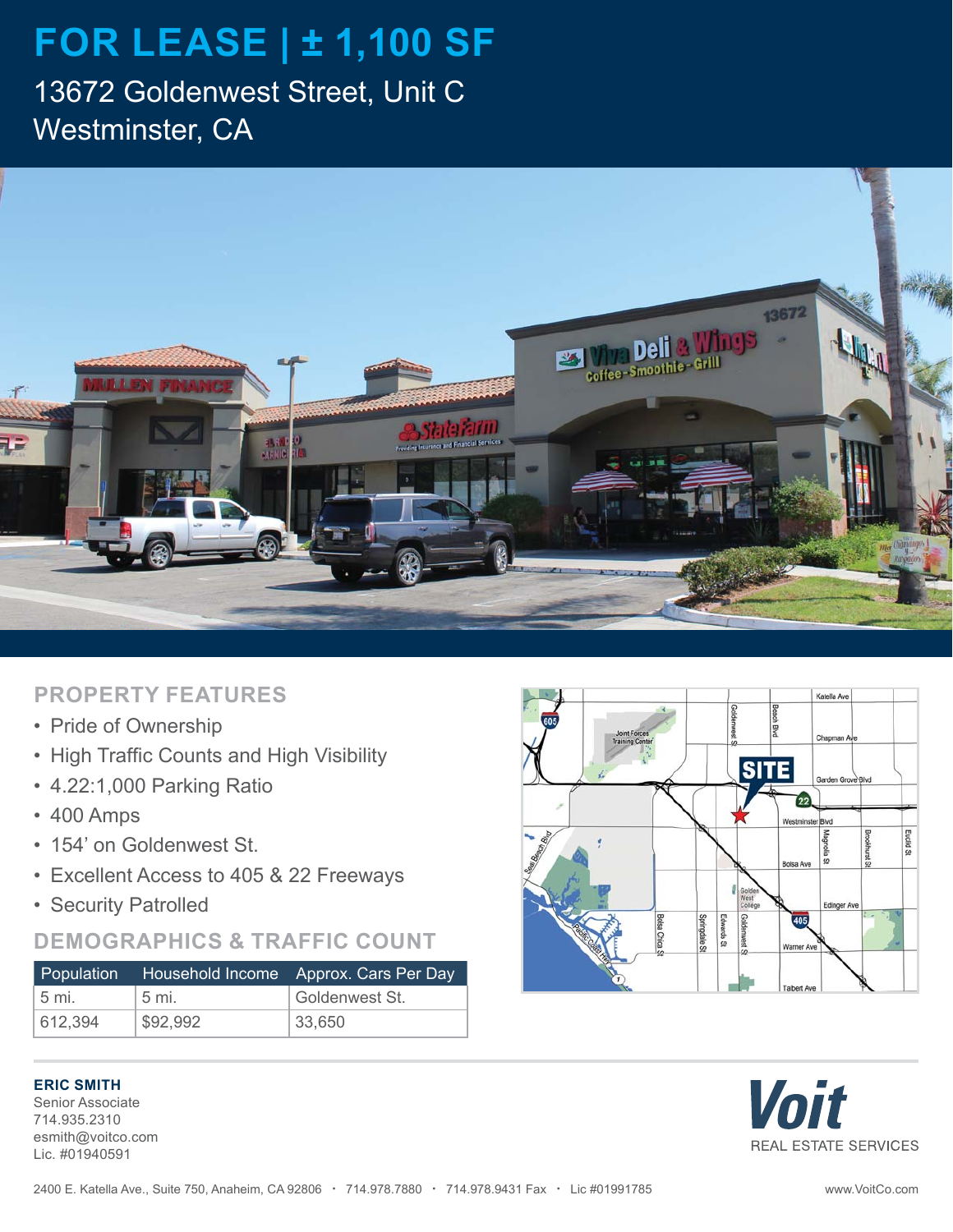# **FOR LEASE | ± 1,100 SF**

13672 Goldenwest Street, Unit C Westminster, CA

> 泰 **Unit I**  $\boldsymbol{\cdot}$  $\mathcal{L}_{\text{max}}$ ÷, Ġ. DΣ. **NAP** Ž, ¢ **Unit H** Gr. **NAP Units Unit Unit Units A & B C D E, F, G 1,100 NAP NAP NAP SF** A<sup>VTR</sup>

SITE PLAN

### AVAILABILITY

| <b>Unit</b> | eЕ    | <b>Rate</b>  | <b>Notes</b>                              |
|-------------|-------|--------------|-------------------------------------------|
|             | 1,100 | \$1.90/SF MG | Private restroom, former insurance office |

**ERIC SMITH** Senior Associate

GOLDENWEST ST

GOLDENWEST ST

714.935.2310 esmith@voitco.com Lic. #01940591



Licensed as Real Estate Salespersons by the CA Bur of Real Estate. The information contained herein has been obtained from sources we deem reliable. While we have no reason to doubt its accuracy, we do not guarantee it. ©2016 Voit Real Estate Services, Inc. All Rights Reserved. License #01991785